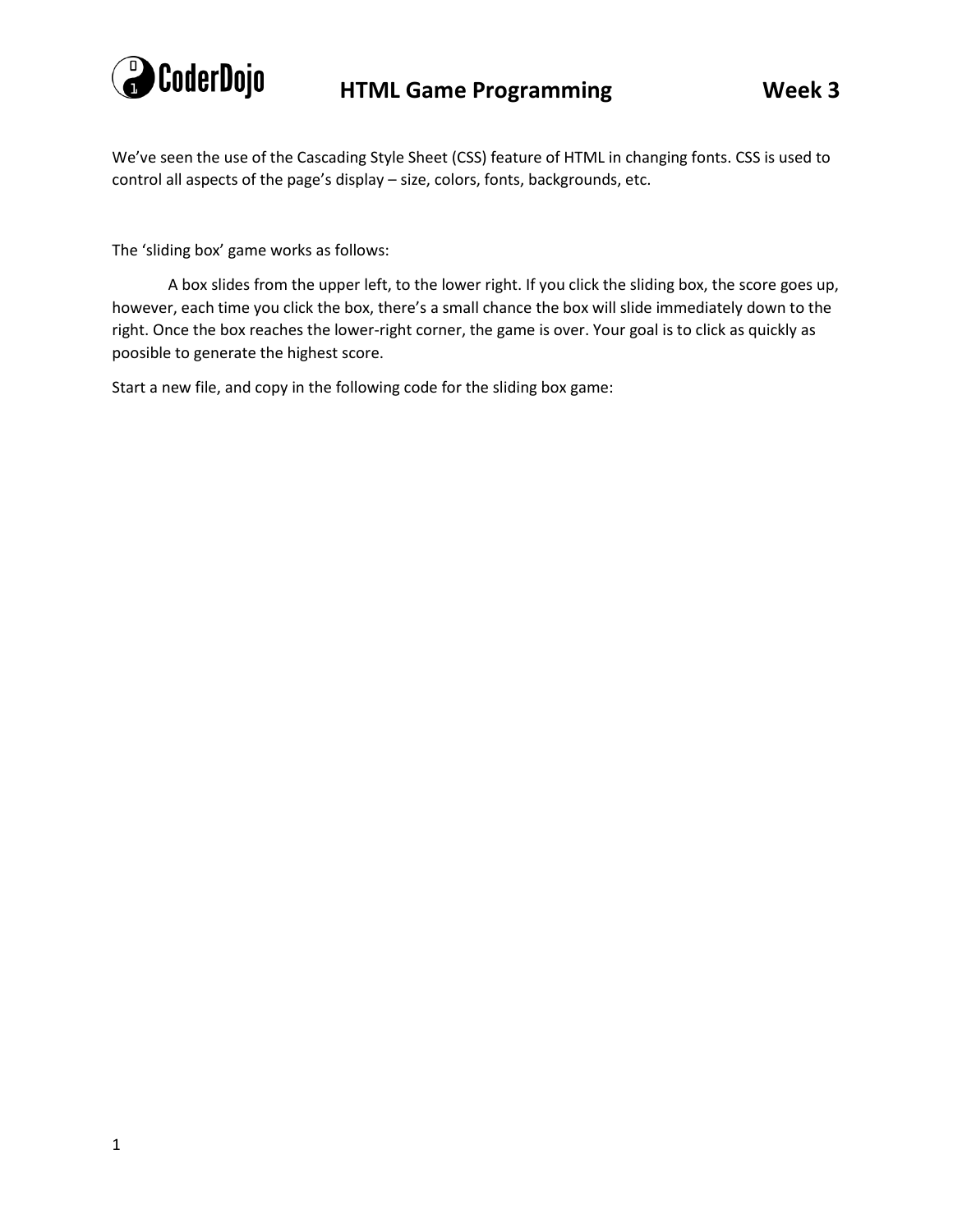

```
<!DOCTYPE html>
<html>
<style>
     #myContainer {
         width: 400px;
         height: 400px;
         position: relative;
         background: yellow;
     }
     #myAnimation {
         width: 50px;
         height: 50px;
         position: absolute;
         background-color: red;
     }
</style>
<body>
    \langle p \rangle <p>Score:<a id="myScore">0</a></p>
         <button onclick="myStopGo()" id="myButton">Click to 
start</button>
    \langle/p>
     <div id="myContainer">
         <div id="myAnimation" onclick="ScoreUpdate()"></div>
     </div>
     <script>
        let score = 0;
         let started = false;
         function ScoreUpdate() {
             //update the score if the box is moving
              if (started) {
                 score += 1; document.getElementById("myScore").innerHTML = score;
 }
         }
```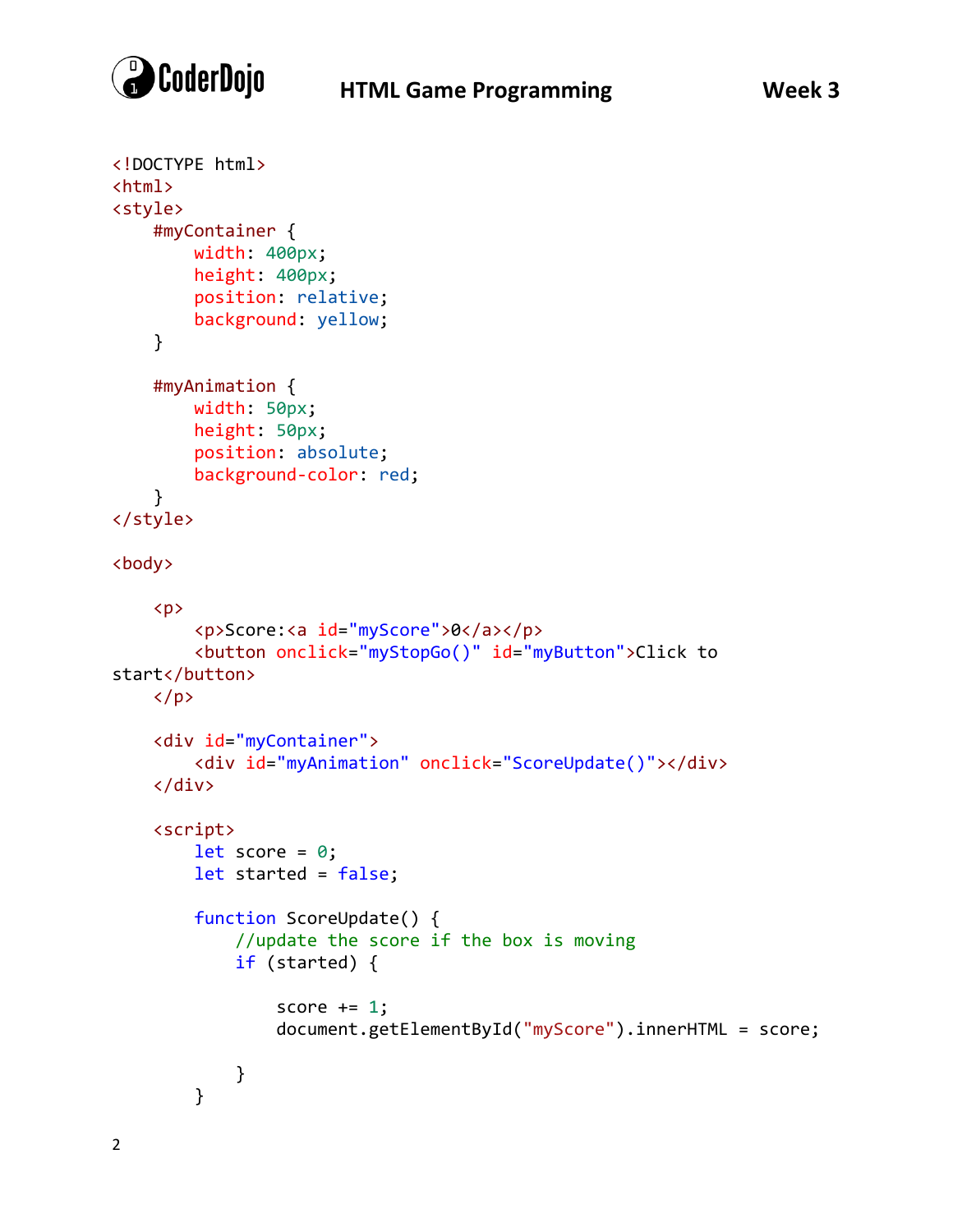

## **HTML Game Programming Week 3**

```
 function myStopGo() {
            if (started == false) {
                 //change the button string, start moving if not, 
otherwise stop
                score = 0; document.getElementById("myButton").innerHTML = "Click 
to stop";
                 document.getElementById("myScore").innerHTML = score;
                 myMove(); //move the object
                 started = true;
             } else {
                 myMove();
            started = false;<br>}
 }
         }
         var id;
         function myMove() {
             var elem = document.getElementById("myAnimation");
            if (started == false) {
                 id = setInterval(frame, 20); //start the object moving
                 document.getElementById("myButton").innerHTML = "Click 
to stop";
             } else {
                 clearInterval(id);
                 document.getElementById("myButton").innerHTML = "Click 
to start";
                score = 0; }
            var pos = 0;
            var randomOffset = 0;
            var chance = 0;
             function frame() {
                 //reposition the box. Keep it inside the animation
```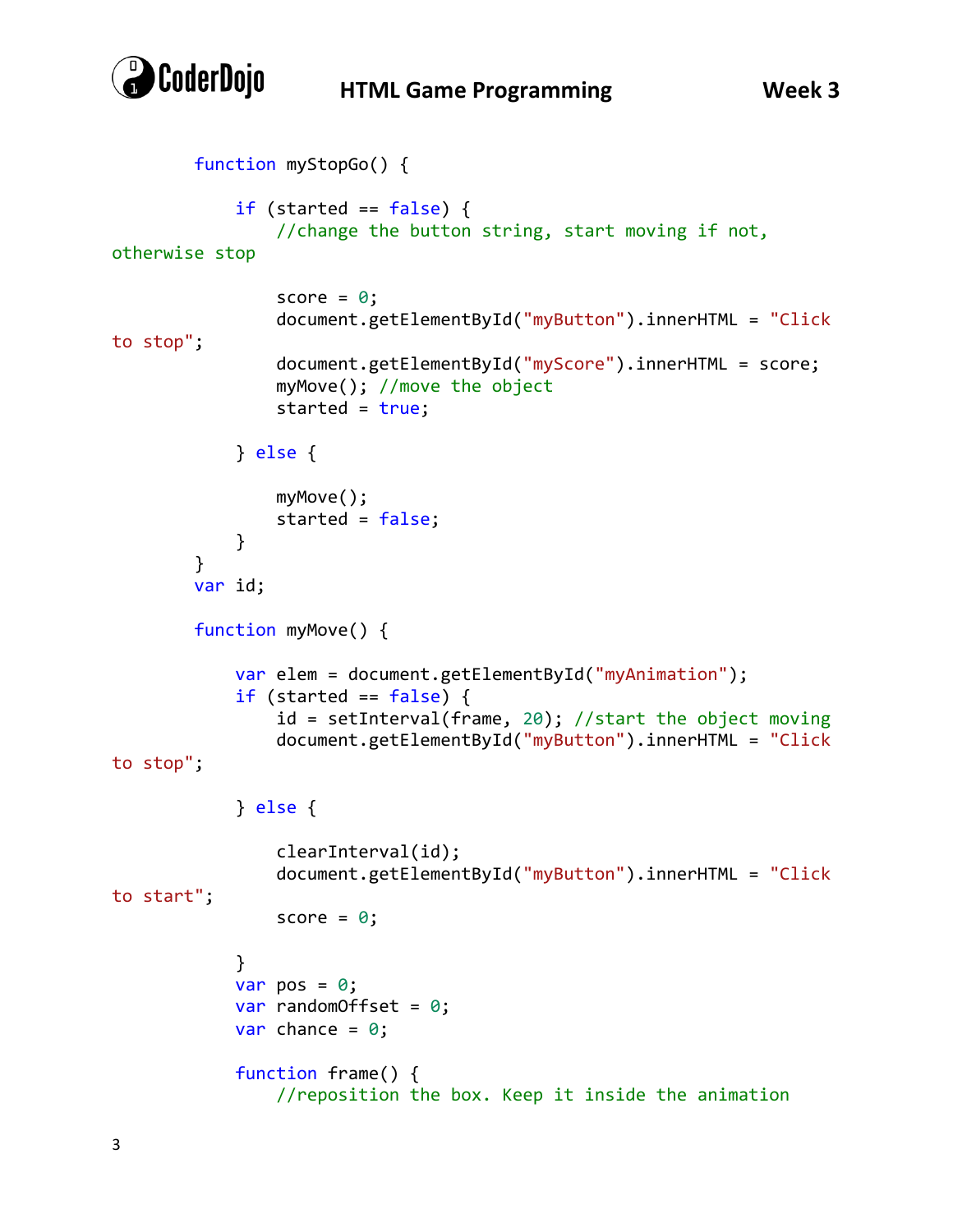

## **HTML Game Programming Week 3**

```
 // change the button if the box reaches the lower 
right and stop the score from going up
               if (pos >= 350) {
                    //Reached the lower right hand corner
                    clearInterval(id);
                   document.getElementById("myButton").innerHTML = 
"Click to start";
                    started = false;
                } else {
                    //move the box - just a small chance it will move. 
                    // Every 20 milliseconds, we generate and 
accumulate a random number
                    // between 1 and 100. When that number reaches 
5000, we move the box
                    // ahead by updating it's offset. Next time the 
timer clicks, the box
                    // will be repositioned at its new offset.
                   chance += Math.floor(Math.random() * 101);
                   randomOffset = 0;
                   if (chance > 5000) {
                       randomOffset = 25 + Math.floatOor(Math.random() *
50);
                        console.log("Offset " + randomOffset);
                       chance = 0;
 }
 }
               pos = pos + 1 + randomOffset;if (pos > 350) pos = 350; // Don't extend past the box
               element.*cop = pos + 'px'; elem.style.left = pos + 'px';
 }
         }
    </script>
</body>
</html>
```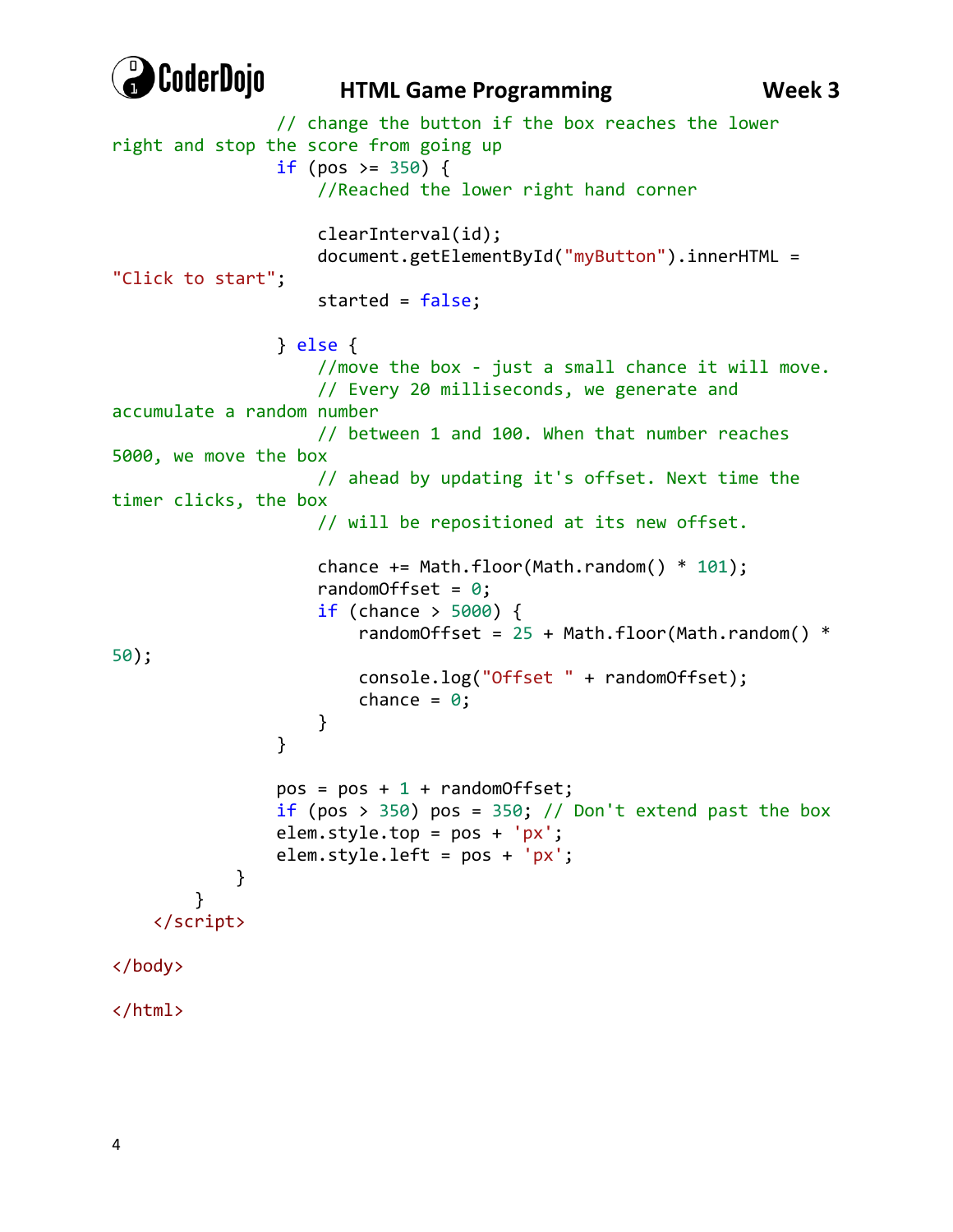

The <style> section is important to understand.

```
<style>
     #myContainer {
         width: 400px;
         height: 400px;
         position: relative;
         background: yellow;
     }
     #myAnimation {
         width: 50px;
         height: 50px;
         position: absolute;
         background-color: red;
     }
</style>
```
"Mycontainer" is a CSS "selector." Selectors define areas to apply styles to – in this case, width, height, position relative to the web page and it's background color. Selectors starting with '#' are called 'id selectors'. They can be addressed like HTML divs, using their ID (in this case, Mycontainer.) "MyAnimation', another id selector, is used in the code later:

```
 var elem = document.getElementById("myAnimation");
```
elem is later used in the code –

elem.style.top = pos + 'px'; elem.style.left = pos + 'px';

So, when those statements are run, 'myAnimation''s top and left margin position are updated to 'pos' + px.

## **Challenges:**

Easy: change the background color of the animation or the sliding box.

Medium: Change the background color of the sliding box when you've clicked it successfully. Switch between 'red' and blue – if the box is red, turn it blue, if blue, turn it red